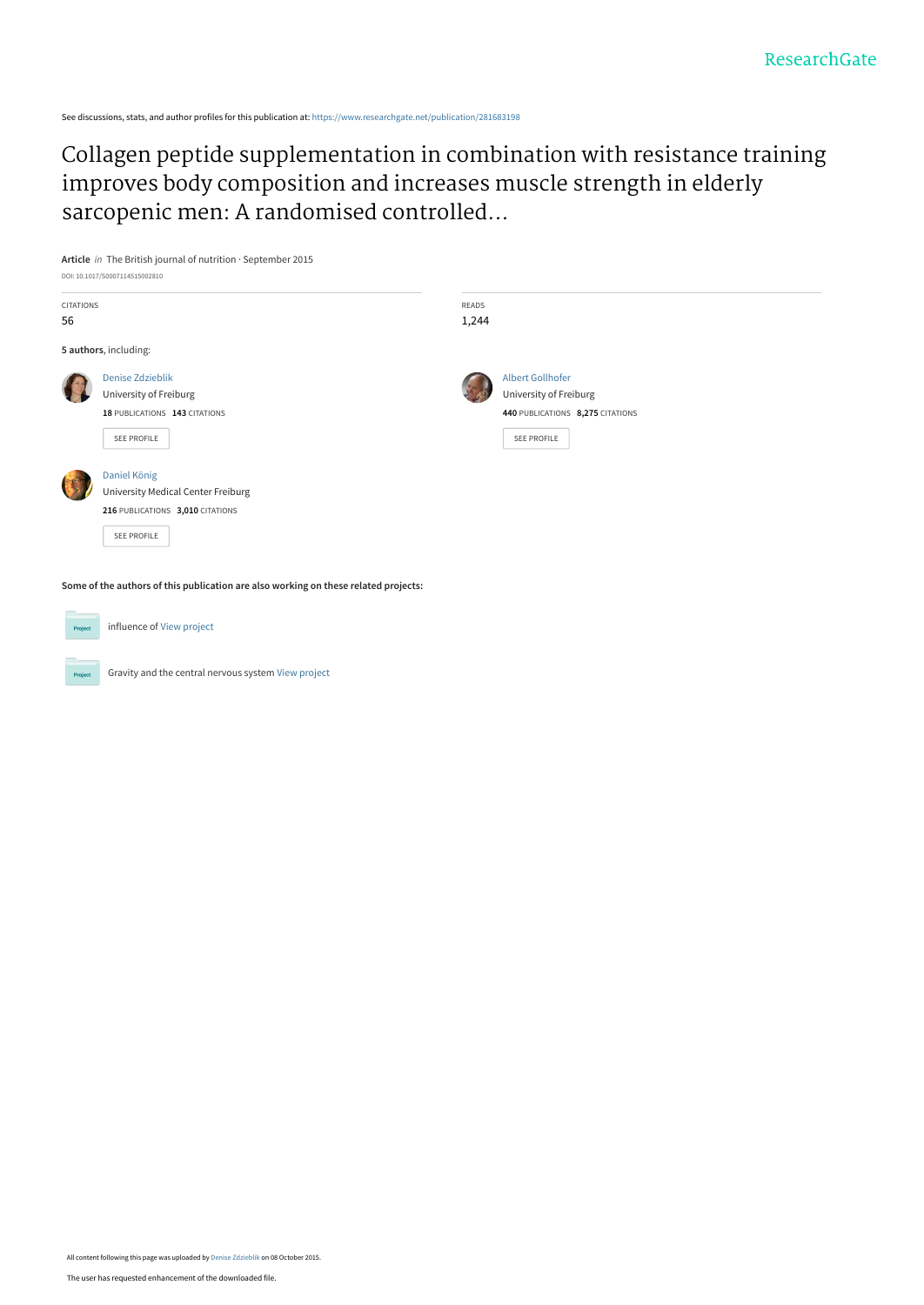© The Authors 2015. This is an Open Access article, distributed under the terms of the Creative Commons Attribution licence (http://creativecommons.org/licenses/by/3.0/), which permits unrestricted re-use, distribution, and reproduction in any medium, provided the original work is properly cited.

# Collagen peptide supplementation in combination with resistance training improves body composition and increases muscle strength in elderly sarcopenic men: a randomised controlled trial

Denise Zdzieblik $^1$ , Steffen Oesser $^2$ , Manfred W. Baumstark $^3$ , Albert Gollhofer $^1$  and Daniel König $^{1,3\ast}$ 

 $^1$ Department for Nutrition, Institute for Sports and Sports Science, University of Freiburg, Freiburg 79117, Germany  $\mathrm{^{2}C}$ RI, Collagen Research Institute GmbH, Kiel 24118, Germany

 $^3$ Department of Rehabilitation, Prevention and Sports Medicine, Centre for Internal Medicine, University Hospital Freiburg, 79106 Freiburg, Germany

(Submitted 22 February 2015 – Final revision received 22 June 2015 – Accepted 29 June 2015)

#### Abstract

Protein supplementation in combination with resistance training may increase muscle mass and muscle strength in elderly subjects. The objective of this study was to assess the influence of post-exercise protein supplementation with collagen peptides  $v$ . placebo on muscle mass and muscle function following resistance training in elderly subjects with sarcopenia. A total of fifty-three male subjects  $(72.2 \text{ (so } 4.68) \text{ years})$ with sarcopenia (class I or II) completed this randomised double-blind placebo-controlled study. All the participants underwent a 12-week guided resistance training programme (three sessions per week) and were supplemented with either collagen peptides (treatment group (TG)) (15 g/d) or silica as placebo (placebo group (PG)). Fat-free mass (FFM), fat mass (FM) and bone mass (BM) were measured before and after the intervention using dual-energy X-ray absorptiometry. Isokinetic quadriceps strength (IQS) of the right leg was determined and sensory motor control (SMC) was investigated by a standardised one-leg stabilisation test. Following the training programme, all the subjects showed significantly higher ( $P < 0.01$ ) levels for FFM, BM, IQS and SMC with significantly lower ( $P < 0.01$ ) levels for FM. The effect was significantly more pronounced in subjects receiving collagen peptides: FFM (TG +4·2 (sp 2·31) kg/PG +2·9 (sp 1·84) kg; P <0·05); IQS (TG +16·5 (sp 12.9) Nm/PG +7.3 (sp 13.2) Nm;  $P < 0.05$ ); and FM (TG -5.4 (sp 3.17) kg/PG -3.5 (sp 2.16) kg;  $P < 0.05$ ). Our data demonstrate that compared with placebo, collagen peptide supplementation in combination with resistance training further improved body composition by increasing FFM, muscle strength and the loss in FM.

# Key words: Sarcopenia: Collagen hydrolysate: Collagen peptides: Resistance exercise: Ageing: Protein supplementation

In general, ageing is associated with a decline in motor function, muscle mass and a decrease in muscular performance $(1,2)$ . The definition of sarcopenia includes both an age-related decline in muscle mass and a reduction in functional muscular performance. Sarcopenia is associated with an increased risk for falls and an overall prevalence for frailty<sup>([3](#page-8-0),[4](#page-8-0))</sup>. Several investigations have shown that the onset of sarcopenia can be postponed and the progress decelerated by regular physical activity, mainly resistance exercise<sup>([5](#page-8-0)-[7\)](#page-8-0)</sup>. Furthermore, it has been demonstrated that additional dietary proteins enhance the rate of post-exercise net muscle protein synthesis and decrease muscle protein breakdown following resistance exercise<sup>[\(8](#page-8-0)-[10\)](#page-8-0)</sup>. Consequently, the combination of prolonged resistance exercise and post-exercise protein supplementation should increase fat-free mass (FFM) and/or muscle strength in randomised

controlled trials (RCT). However, although several wellcontrolled studies have shown an increase in strength or FFM, a comparable number of investigations have yielded negative results<sup>([8](#page-8-0),[9](#page-8-0))</sup>. In a most recent meta-analysis, Cermak et  $al$ <sup>[\(11](#page-8-0))</sup> included twenty-two RCT that have investigated the effect of resistance exercise and protein supplementation on FFM and muscle strength in both young and older subjects. Their analyses showed that protein supplementation increases FFM and strength to a significantly higher level than placebo and that this effect of dietary protein was evident in both younger and older subjects. In most of these RCT, the proteins administered were whey, milk, soya or casein; in some studies, a mixture of different essential amino acids was administered.

In the present study, we investigated the effect of postexercise protein supplementation with collagen peptides on

Abbreviations: FFM, fat-free mass; FM, fat mass; PG, placebo group; RCT, randomised controlled trial; TG, treatment group.

<sup>\*</sup> Corresponding author: Dr D. König, email [Daniel.Koenig@uniklinik-freiburg.de](mailto:Daniel.Koenig@uniklinik-freiburg.de)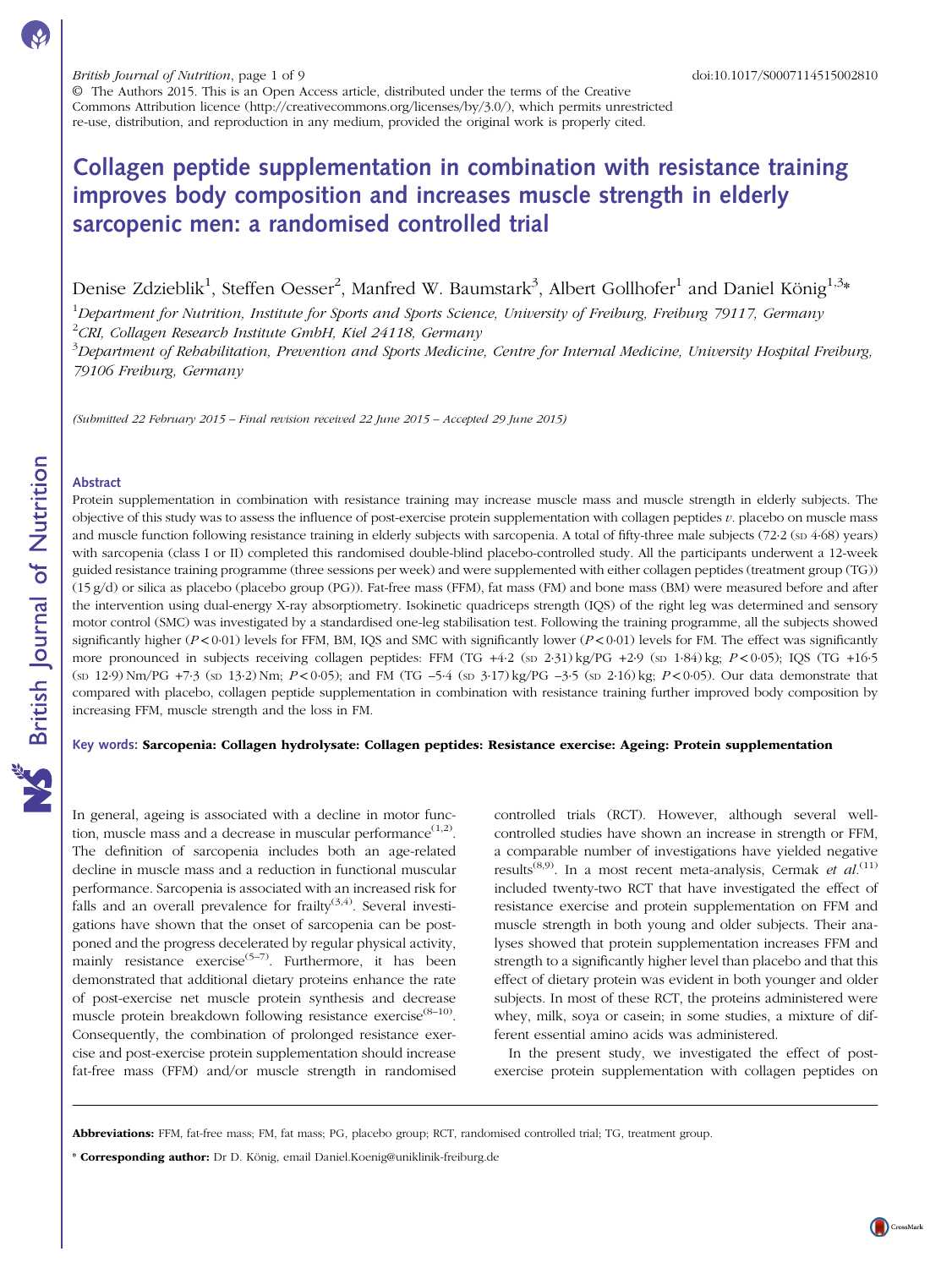<span id="page-2-0"></span>muscle mass and muscle function during a 3-month resistance training programme. Collagen is an extracellular protein that accounts for 25–30 % of the total protein content within the human body. The process of hydrolysis yields collagen peptides that are designated as foodstuff. The peptides are rapidly resorbed in the small intestine, which may be important for post-exercise recovery, although the existence of the post-exercise metabolic window has recently been challenged<sup>[\(12\)](#page-8-0)</sup>. Moreover, collagen peptides are absorbed in intact form to some extent, up to  $10 \text{ kDa}^{(12-15)}$  $10 \text{ kDa}^{(12-15)}$  $10 \text{ kDa}^{(12-15)}$  $10 \text{ kDa}^{(12-15)}$  $10 \text{ kDa}^{(12-15)}$ .

It is generally believed that the protein applied should be high in branched chain amino acids (BCAA), particularly leucine, which is known to activate several intracellular signal transduction pathways involved in initiating translation such as the mTOR signalling pathway<sup>[\(16](#page-8-0),[17\)](#page-8-0)</sup>.

Table 1. Amino acid composition of the collagen peptides

| Amino acid     | Weight (%) | Mol $(%)$ |  |
|----------------|------------|-----------|--|
| Hydroxyproline | $11-3$     | $9-6$     |  |
| Aspartic acid  | 5.8        | 4.8       |  |
| Serine         | 3.2        | 3.4       |  |
| Glutamic acid  | $10-1$     | 7.5       |  |
| Glycine        | 22.1       | 32.3      |  |
| Histidine      | 1.2        | 0.8       |  |
| Arginine       | 7.8        | 5.0       |  |
| Threonine      | 1.8        | $1-7$     |  |
| Alanine        | 85         | $10-5$    |  |
| Proline        | 12.3       | 11.8      |  |
| Tyrosine       | 0.9        | 0.5       |  |
| Hydroxylysine  | $1-7$      | 1.2       |  |
| Valine         | 2.4        | 2.3       |  |
| Methionine     | 0.9        | 0.9       |  |
| Lysine         | 3.8        | 2.9       |  |
| Isoleucine     | 1.3        | $1-1$     |  |
| Leucine        | 2.7        | 2.3       |  |
| Phenylalanine  | 2.1        | $1-4$     |  |

Collagen is generally regarded as having a relatively low biological value, mainly due to the low amount of BCAA and lysine (Table 1). Nevertheless, the mixture of amino acids has been shown to be superior compared with whey protein in maintaining N balance and body weight during a low-protein  $\text{diet}^{(18)}$  $\text{diet}^{(18)}$  $\text{diet}^{(18)}$ . In addition, collagen contains relatively high amounts of arginine and glycine, both known to be important substrates for the synthesis of creatine in the human body<sup>[\(19\)](#page-8-0)</sup>.

Although hydrolysed collagen is contained in sports drinks and bars aimed at improving regeneration and post-exercise muscle recovery, to our knowledge, no controlled study has thus far investigated the effect of collagen peptide supplementation on FFM, muscle strength and motor control. We investigated the respective effects in combination with resistance training in a randomised placebo-controlled design in fifty-three elderly men with sarcopenia class I and II.

#### **Methods**

## **Subjects**

A total of 148 subjects (Fig. 1) answered an advertisement in a local newspaper in which healthy men, aged>65 years, who experienced a considerable loss in muscular strength or physical performance within the last 3–4 years, were sought. Subjects needed to be able to participate in the 3-month resistance training and be free of acute diseases or illness-related cachexia.

After a telephone interview, forty-two subjects already met the exclusion criteria. These subjects had chronic illnesses (liver, kidney, cancer without recurrence for 5 years, CVD, advanced arthrosis) or other diseases that made participation in the exercise programme impossible; 106 persons were then invited to attend our outpatient ward for further examinations. From these 106 subjects, again forty-six of them met the exclusion criteria,



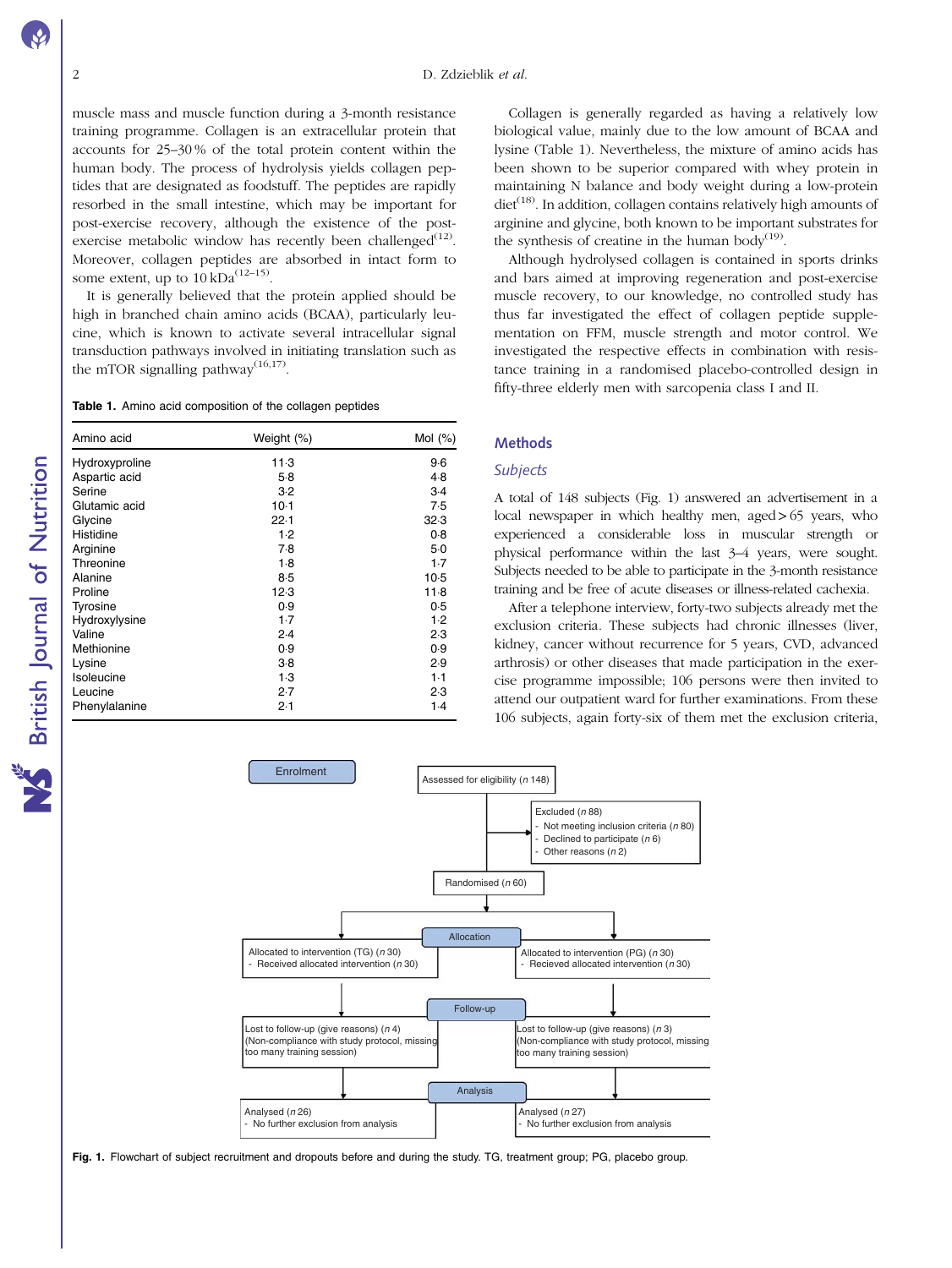mainly because sarcopenia was absent or because the medical examination yielded further contraindications to participate in the resistance training programme. The presence of sarcopenia was screened using a handheld dynamometer (Trailite; LiteExpress GmbH). According to the European working group on sarcopenia in older people, handgrip strength (<32 kg) is well suited for detecting low muscle strength<sup> $(20)$  $(20)$  $(20)$ </sup>. The presence of sarcopenia was then assured by dual-energy X-ray absorptiometry (DXA) measurement of muscle mass. The diagnosis and classification of sarcopenia were established by the loss of muscle mass and muscle function according to current guide-lines<sup>([20](#page-8-0)–[22](#page-8-0))</sup>. Sarcopenia class I was diagnosed if DXA muscle mass was 1-2 sp lower than the sex-specific mean for young adults, and sarcopenia class II was diagnosed if the muscle mass was lower than 2 sp.

Among all, sixty subjects gave their written informed consent after being informed about the nature and the possible risks of the investigation. All the subjects completed a comprehensive medical examination and routine blood testing (ESR, haemogram, creatinine, creatine kinase, urea, ALT, AST) to exclude other chronic diseases.

The study protocol was approved by the ethics committee of the University of Freiburg.

## Study design

The participants of the study were randomly assigned to the treatment group (TG) (collagen peptide supplementation) or to the placebo group (PG). Randomisation was performed using a random number generator<sup>[\(21\)](#page-8-0)</sup>. Blinding of investigators and participants was not lifted until all the data were entered, the data set was secured and the statistical analysis was performed.

The primary outcome measure was the change in FFM before and after the intervention, which lasted for 12 weeks.

Compliance was checked by collecting unused supplements. In addition, subjects were asked to keep daily records about the timing of ingestion, side-effects or other problems related to the training programme or the supplements. In addition, blood samples were collected at the beginning and at the end of the study to evaluate the safety of the product and to verify adverse reactions.

## Protein supplementation

The subjects assigned to the TG  $(n 30)$  were given 15 g of collagen peptides/d. The test product with a mean molecular weight of approximately 3 kDa is derived from a complex multi-step procedure by the degradation of type I collagen. The product was provided by GELITA AG (BODYBALANCE<sup>™</sup>). The amino acid composition of the collagen peptides is shown in [Table 1](#page-2-0).

Subjects in the PG  $(n 30)$  received silicon dioxide (Sipernat 350; Evonik). Silicon dioxide (silica) was chosen because it is a safe food additive and is absorbed in negligible amounts by the intestine. Therefore, silicon dioxide induces no metabolic effects in contrast to, for example, carbohydrates applied in some of the previous studies in this field.

Collagen peptides as well as placebo were given in powder form and were dissolved by the participants in 250 ml water.

Subjects were instructed to drink the solution as soon as possible following each training session but not later than 1 h after training. During the first hour after training, no other food was allowed, except for water to compensate for sweat loss. Subjects also ingested collagen hydrolysate/placebo on the days without training; they were requested that the time point when they drank the solution without previous training should not differ from the days with training.

## Exercise intervention programme

The resistance training was carried out at the University of Freiburg and consisted of a 12-week guided training programme on fitness devices (pull down, leg press, bench press, back press, etc.) involving all larger muscle groups. Subjects took part in the resistance training programme in the afternoon three times a week over a time period of 60 min. Individual adaptations of the training protocol were regularly made as a function of the actual performance. The intensity was based on the number of possible repetitions (week 1–4: fifteen repetitions, week 5–9: ten repetitions, week 10–12: eight repetitions; 4 s/repetition). Subjects were excluded from the study if they missed >10 % of the training sessions.

## **Methods**

Body composition was measured before and after the 3-month training period using DXA (Stratos DR 2D Fan Beam; Degen Medizintechnik).

Muscular strength was tested by measuring isokinetic quadriceps strength of the right leg before and after the training programme (Con-Trex) and sensory motor control (SMC) was determined using a standardised one-leg stabilisation test (Posturomed; Haider-Bioswing) as described previously<sup>[\(22](#page-8-0))</sup>.

#### Dietary intake

Dietary intake was evaluated before and at the end of the study using 4 days' nutritional protocols. Subjects were asked to fill out the protocols using household measurements. The protocols were analysed using PRODI 6.0 (Prodi).

# Statistical methods

All the data in the tables are presented as means and standard deviations and as means with their standard errors in the bar charts. Statistical analysis was performed using the Statistical Package for the Social Sciences Software (SPSS for Windows, version 20.0.1). Normality of all the variables was tested before statistical evaluation using the Kolmogorov–Smirnov test. All the variables were normally distributed. Baseline differences were tested using the unpaired samples  $t$  test. Testing for changes between examination at baseline and following the 3-month intervention within groups were performed using the paired samples  $t$  test. Testing for changes between groups following the intervention (collagen peptide group=TG  $v$ . PG) was carried out using two-way repeated-measures ANOVA for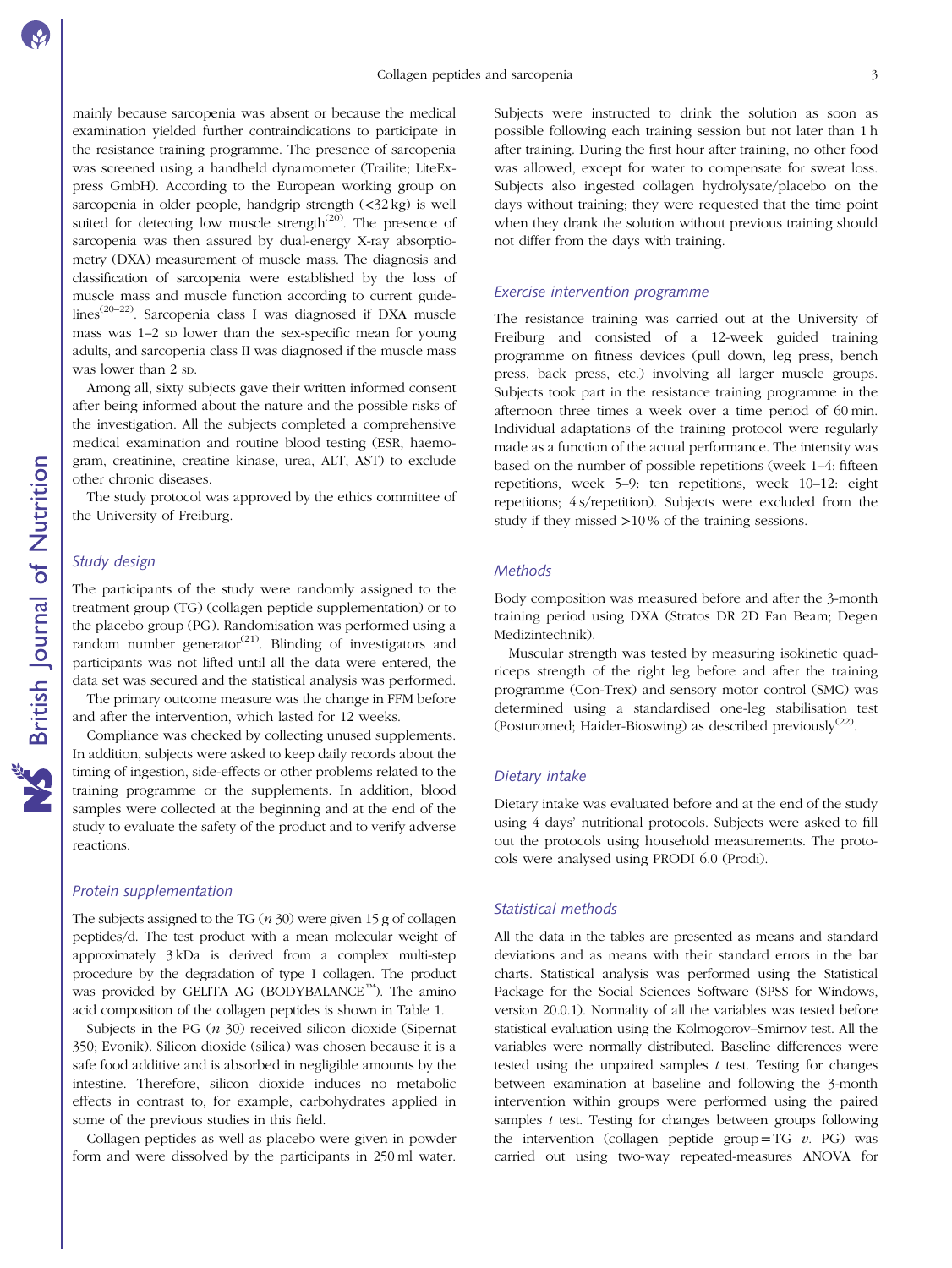continuous variables. The factors were TG (collagen hydrolysate/ placebo) and time (levels were pre- and post-intervention).

The strength of relationships was analysed using Pearson's linear correlation coefficient  $r$ . A  $P$  value of 0.05 or less was considered to indicate statistical significance. Based on previous studies, we expected an increase in FFM (primary outcome measure) by 2 kg with a 2.5 sD<sup>([23\)](#page-8-0)</sup>. With an  $\alpha$  of 0.05 and a power of 0·80, a number of twenty-five subjects in each group was considered appropriate. Considering a dropout rate from 20 %, we chose a number of thirty subjects in each group.

# Results

# **Subjects**

A total of fifty-three men with a mean age of 72.2 (sp 4.68) years completed the study (twenty-six men in the TG and twentyseven men in the PG). Age did not differ significantly between the completers in both groups  $(TG = 72.3 \text{ (sn } 3.7)$  years and  $PG = 72.1$  (sp 5.53) years).

All seven dropouts were related to incompliance with the study design and training protocol. Excluded participants predominantly had missed >10 % of the training sessions due to various reasons. No dropout was related to side-effects of the administered collagen peptide supplement or placebo. No serious adverse events were noted and, especially, no pathological findings could be observed in the routine blood tests.

Based on the results of the handgrip test and the DXA measurements<sup> $(24)$  $(24)$ </sup>, twenty-one subjects of the total study population were categorised as having class I sarcopenia and thirty-two as having class II sarcopenia. Again, data were balanced at baseline with no statistically significant differences between the TG and the PG, regarding classification of sarcopenia  $(TG =$  eleven class I and fifteen class II; P $G =$  ten class I and seventeen class II).

## Body composition and muscle strength

In both the groups, a statistically significant  $(P < 0.001)$  increase in FFM and a significant loss in fat mass (FM)  $(P<0.001)$  could be observed after 3 months (Table 2). Moreover, muscle strength and SMC improved significantly  $(P < 0.001)$  in both the groups. Moreover, data for bone mass (BM) revealed a statistically significant  $(P<0.001)$  increase in both the groups at the end of the study.

[Fig. 2](#page-5-0) demonstrates that the observed increase in FFM of 2·90 (SEM 1·84) kg in the PG was more pronounced after supplementation with 15 g collagen peptides (+4·22 (SEM 2·31) kg). The observed group difference was statistically significant  $(P<0.05)$ . In addition, the decrease in FM in the collagen peptide-supplemented group (-5.45 (SEM 3.17) kg) was more pronounced  $(P<0.05)$  compared with the PG  $(-3.51)$ (SEM 2·16) kg). Although the difference was not significant, baseline characteristics showed that subjects in the PG weighed less and had relatively more FFM and less FM compared with subjects in the collagen-supplemented group. In both the groups, the loss of FM correlated with an increase in FFM; in the collagensupplemented group, the correlation coefficient  $(r 0.72; P < 0.001)$ was more pronounced than in the control group  $(r \ 0.55;$  $P < 0.003$ ) ([Figs 3](#page-5-0) and [4](#page-6-0)).

Muscle strength was increased in both the study groups after 12 weeks, but again the effect in the collagen peptide group  $(16.12 \text{ (SEM } 12.9) \text{ Nm})$  was more distinct than in the PG  $(+7.38)$ (SEM 13·2) Nm), demonstrating a statistically significant difference  $(P<0.05)$  [\(Fig. 5\)](#page-6-0). SMC was not significantly different from that of the PG [\(Fig. 5](#page-6-0)).

BM was significantly  $(P<0.001)$  increased during the course of the intervention in both the groups. The difference between the groups after the intervention did not reach significance.

The analysis of the nutritional protocols revealed that the subjects consumed a typical western diet and that they were not protein deficient (protein 16·4 (SEM 4·2) % (0·91 g/kg

Table 2. Body composition, muscle strength and sensory motor control in the subjects before and after supplementation with collagen hydrolysate or placebo

|                             | Treatment group (n 26) |      |                   |       | Placebo group (n 27) |        |                   |        |                                                                                                               |
|-----------------------------|------------------------|------|-------------------|-------|----------------------|--------|-------------------|--------|---------------------------------------------------------------------------------------------------------------|
|                             | Baseline examination   |      | Final examination |       | Baseline examination |        | Final examination |        |                                                                                                               |
|                             | Mean                   | SD   | Mean              | SD    | Mean                 | SD     | Mean              | SD     | Significance between groups in<br>RM ANOVA testing assessing<br>(treatment $\times$ time) interaction ( $P$ ) |
| Weight (kg)                 | $88.2 +$               | 12.1 | 87.3              | 11.9  | 83.1                 | $14-8$ | 82.8              | $14-5$ | <b>NS</b>                                                                                                     |
| Fat-free mass (%)           | 64.7†                  | 4.26 | 70.31***          | $4-8$ | 66.8                 | 4.77   | 70.4***           | 4.94   | < 0.05                                                                                                        |
| Fat mass $(\%)$             | $31.63 +$              | 4.58 | 25.67***          | 5.22  | 29.5                 | 5.53   | $25.4***$         | 5.55   | < 0.05                                                                                                        |
| Bone mass (%)               | $3.6+$                 | 0.47 | $4.02***$         | 0.59  | $3-81$               | 0.61   | $4.18***$         | 0.71   | <b>NS</b>                                                                                                     |
| Fat-free mass (kg)          | $56.9+$                | 6.68 | $61.1***$         | 6.88  | 54.9                 | 6.96   | $57.8***$         | 7.46   | < 0.05                                                                                                        |
| Fat mass (kg)               | $28.1+$                | 7.09 | $22.7***$         | 7.08  | $25-1$               | 8.69   | $21.6***$         | 8.15   | < 0.05                                                                                                        |
| Bone mass (kg)              | $3.14+$                | 0.36 | $3.46***$         | 0.38  | $3-1$                | 0.36   | $3.34***$         | 0.43   | <b>NS</b>                                                                                                     |
| Power (knee extension) (Nm) | 123†                   | 27.3 | $140***$          | 28.3  | 132                  | 27     | $139*$            | 27.4   | < 0.05                                                                                                        |
| Sensory motor control (mm)  | 1205†                  | 852  | 477***            | 228   | 1374                 | 639    | 516***            | 24     | <b>NS</b>                                                                                                     |

RM, repeated measurements; mm, length of path on posturometer.

 $* P < 0.05$  within the group from baseline to final examination;  $** P < 0.001$  within the group from baseline to final examination.

† No significant difference at baseline between treatment group and placebo group.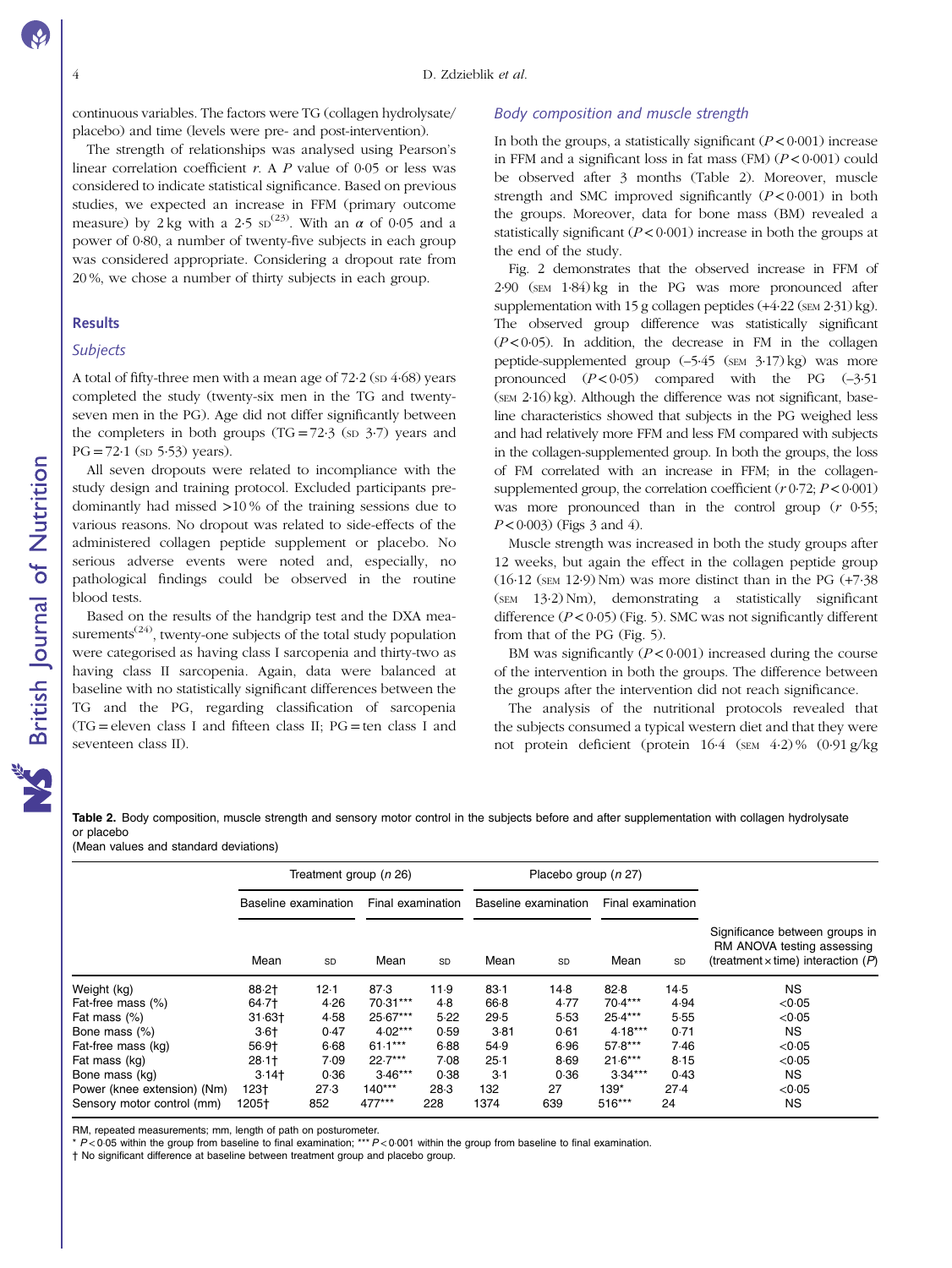<span id="page-5-0"></span>

Fig. 2. Change in fat-free mass and fat mass after 12 weeks of resistance training in elderly men (age > 65 years) with collagen peptide supplementation (treatment group, n 26; or placebo (placebo group, n 27; b. Values are means, with their standard errors represented by vertical bars. Significance was tested by ANOVA considering time  $\times$  treatment interactions. \* Mean value was significantly different from that of the placebo group (P < 0.05).



**NS** British Journal of Nutrition

Fig. 3. Correlation (Pearson's r) between fat-free mass and fat mass changes after a 12 weeks of resistance training in elderly men (age>65 years, n 26) in combination with a daily dosage of 15 g collagen peptides ( $r$  0.72;  $P$  < 0.001).

body weight), fat 33.23 (SEM 7.1)% and carbohydrates 43.8 (SEM 8·7) %). Total energy intake was 7757·1 kJ/d (1854 kcal/d), which is in the lower reference level for this age group; however, underreporting cannot be ruled out in these subjects aiming at improving their body compositing. There were no significant differences between the dietary intake before and after the intervention period. Dietary intake did not differ between the groups.

#### **Discussion**

The main finding of the present study is that collagen peptides further increased the benefits of the 3-month resistance training in older subjects with sarcopenia. Compared with placebo, subjects in the collagen-supplemented group showed a higher increase in FFM and muscle strength as well as a higher reduction in FM.

The results of the current study are in accordance with previous investigations, showing that resistance exercise improves strength, FFM, co-ordination as well as postural control in the ageing population<sup> $(25)$  $(25)$  $(25)$ </sup>.

However, there is a controversial discussion as to whether the anabolic effect of resistance exercise can be further enhanced by protein supplementation, particularly in the elderly<sup>([26,27\)](#page-8-0)</sup>. In experimental settings, it has been clearly demonstrated that the ingestion of dietary protein following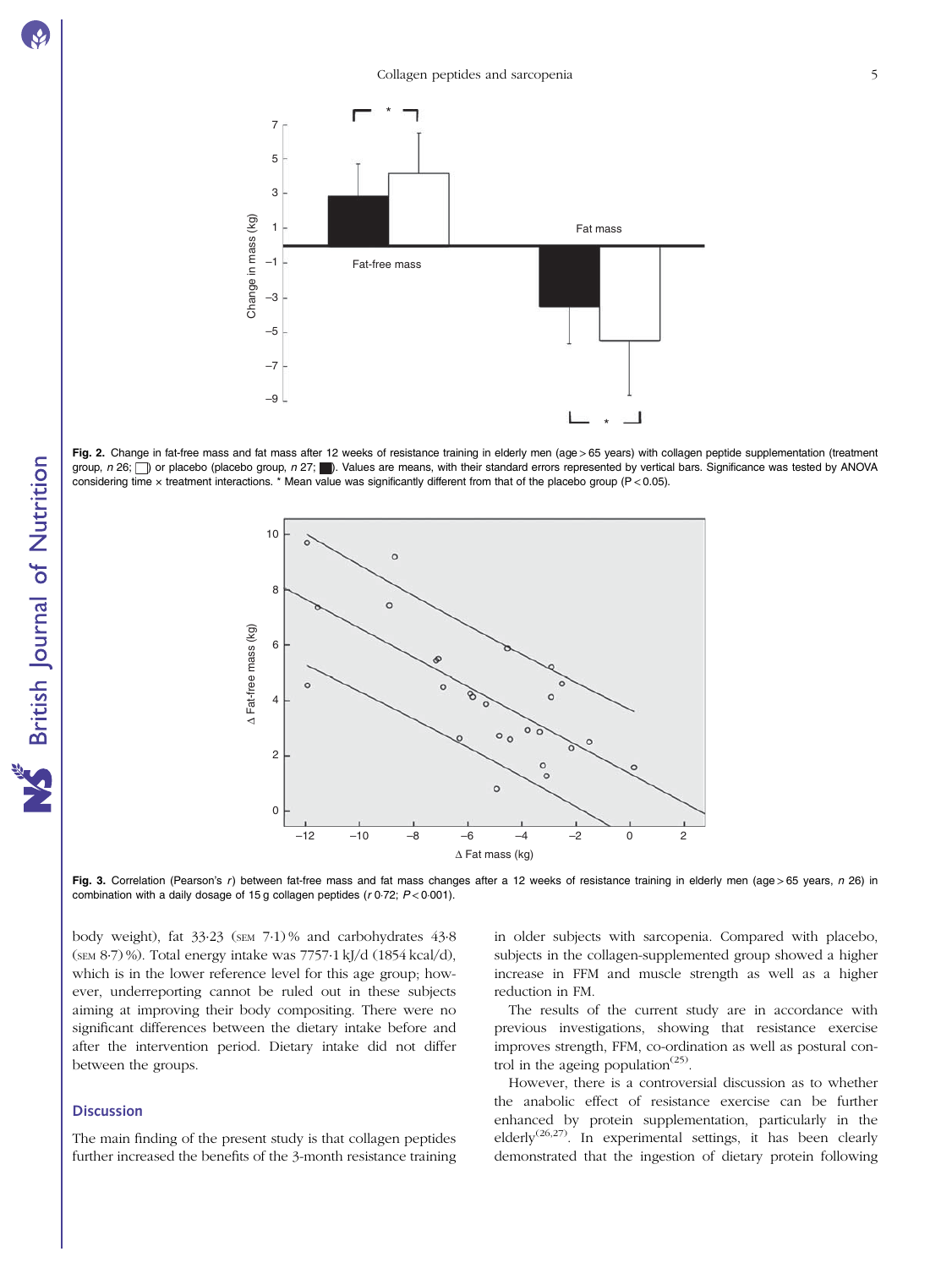<span id="page-6-0"></span>6 D. Zdzieblik et al.



Fig. 4. Correlation (Pearson's r) between fat-free mass and fat mass changes after a 12 weeks of resistance training in elderly men (age > 65 years, n 26) in the placebo group ( $r$  0·55;  $P < 0.003$ ).



Fig. 5. Changes in strength output and motor control after 12 weeks of resistance training referred to baseline in elderly men (age > 65 years) with collagen peptide supplementation (treatment group (TG), n 26) or placebo (placebo group (PG), n 27). Values are means with their standard error of means. Significance tested by ANOVA considering time  $\times$  treatment interactions.  $\blacksquare$ , PG;  $\Box$ , TG.

resistance exercise stimulates muscle protein synthesis rates in the post-exercise period<sup>([28](#page-8-0),[29\)](#page-8-0)</sup>. Nevertheless, the findings of RCT investigating this combined effect over a longer period of time have yielded controversial results. Although a considerable amount of well-controlled studies have reported an increase in FFM and muscle strength following the combination of resistance exercise with protein supplementation, other investigators could not confirm a synergistic effect<sup> $(8,9)$ </sup>. A meta-analysis by Cermak et  $al$ <sup>[\(11](#page-8-0))</sup> analysed the combined effect of protein and resistance exercise in both younger and older subjects by pooling twenty-two RCT. The data indicate that protein supplementation increases the gains in FFM and muscular strength in both young and elder subjects<sup> $(11)$ </sup>. Moreover, a most recent review supports the efficacy of nutritional supple-mentation in the treatment of sarcopenia<sup>[\(30\)](#page-8-0)</sup>.

In the present investigation, the increase in FFM and muscle strength and the decrease in FM seemed to be more pronounced compared with previous reports $^{(11)}$  $^{(11)}$  $^{(11)}$ . This might be explained by the fact that the training was very extensive. It was designed and supervised by renowned experts in motor control and resistance training<sup> $(7)$  $(7)$  $(7)$ </sup>. In addition, the workload was individually adapted throughout the study, and the main goal of the training procedure was the induction of muscular hypertrophy. Moreover, the participants of the present study were not suffering from severe sarcopenia with no signs of frailty or cachexia. Nevertheless, no significant correlation between the degree of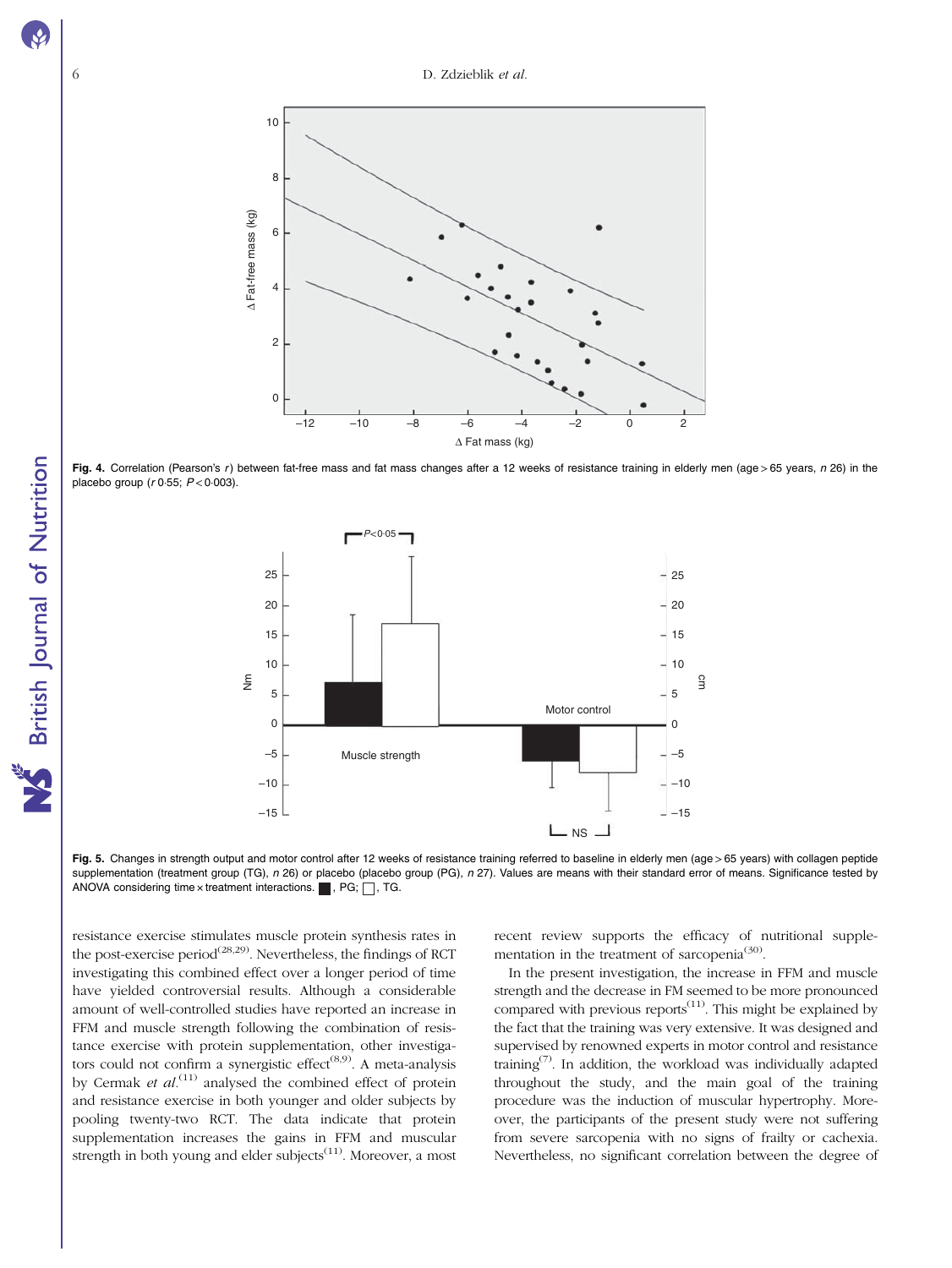sarcopenia and the individual response to supplementation and training in any of the parameters in the subjects investigated could be observed. All the subjects were living independently with a normal dietary pattern, and the recorded nutritional protocols revealed adequate protein intake. Nevertheless, the subjects did not perform physical exercise, particularly resistance exercise, on a regular basis (<1 h/week). This could further explain why the anabolic stimulus of resistance training induced such a positive effect in this non-frail population.

Other investigations with comparable study designs were not able to observe an efficacy of protein supplementation in combination with resistance exercise on body composition and muscle strength in the elderly<sup>([31](#page-8-0)–[33\)](#page-8-0)</sup>. Beside factors such as age, health, nutrition status of the subjects and design of the training programme, the type of dietary protein intake could also play a role. In a previous study, we could demonstrate that soya protein together with a resistance training programme, comparable with the one applied in the present investigation, increased muscle mass to a higher extent than in the control group without protein supplementation<sup> $(34)$  $(34)$ </sup>.

The effects of collagen peptides on body composition and muscular power output have not been investigated previously. Thus far, studies have mainly focused on the effects of collagen peptides on skin health and degenerative joint diseases such as  $\arccos$  osteoarthritis<sup>[\(13,14](#page-8-0),[35](#page-8-0)–[40](#page-9-0))</sup>. The impact on body composition has not been in the focus, as it is generally believed that the relatively low biological value of collagen would not favour a significant improvement on muscular net protein synthesis. The results of the present investigation do not support this assumption, and the following findings could contribute to further explain the increase in FFM and strength following collagen peptides supplementation: it has been shown that collagen peptide intake was superior to whey protein in maintaining N balance and body weight during a low-protein diet<sup>[\(18\)](#page-8-0)</sup>. Although collagen has a low protein digestibility corrected amino acid score, its N content may be higher compared with whey on a per gram basis due to a high proportion of amino acids having low molecular weight or containing more than one N atom.

Furthermore, it has been speculated that the timing of protein supplementation as well as the absorption kinetic of the administered protein can have an influence on the efficacy<sup>[\(41\)](#page-9-0)</sup>. Some studies revealed that a fast digestion and rapid absorption kinetic could influence the enhancement of muscle hypertrophy by proteins. It has been proposed that the anabolic window for optimal post-exercise anabolic effects begins to close after  $90-120$  min<sup> $(42,43)$  $(42,43)$  $(42,43)$ </sup>. In the present study, collagen peptides were ingested within 60 min after training. Therefore, it could be possible that the short post-exercise interval and the rapid digestibility and absorption of collagen peptides following supplementation<sup> $(15,44)$  $(15,44)$  $(15,44)$ </sup> may have supported the post-exercise muscle protein anabolism. It has to be critically remarked that a most recent meta-analysis did not support the hypothesis of this anabolic window theory<sup>[\(30](#page-8-0))</sup>. Therefore, further research in this area including collagen peptides is necessary.

Another rather speculative explanation for the observed effects could be that collagen is rich in arginine and glycine, both known to be important substrates for the synthesis of creatine in the human body. Creatine supplementation has

been shown to improve both muscle mass and muscular function in some but not all studies<sup> $(45)$  $(45)$ </sup>. In the recent years, evidence supporting the theory suggesting that creatine supplementation may also play a role in reducing sarcopenia in aged subjects is increasing  $\frac{(46)}{1}$  $\frac{(46)}{1}$  $\frac{(46)}{1}$ . Therefore, it would be interesting to determine the amount of creatine in the muscle cells following collagen peptide supplementation in future studies.

In addition, Timmerman & Volpi<sup> $(47)$  $(47)$ </sup> discussed the positive effect of an increased microvascular perfusion, and thus increased amino acid delivery, on enhanced anabolic responses after protein supplementation. Collagen peptides have shown to positively influence microcirculation<sup> $(48,49)$  $(48,49)$  $(48,49)$  $(48,49)$ </sup>; therefore, this might cause an additional beneficial effect in promoting muscle growth compared with other protein sources.

Finally, several investigations have shown that collagen peptides significantly reduce pain in subjects with osteoarthritis as well as functional joint pain<sup> $(13,50)$  $(13,50)$  $(13,50)$  $(13,50)$ </sup>. Therefore, it could be speculated that the subjects who were supplemented with collagen peptides were able to perform the resistance exercises with less pain, and therefore had a better training gain.

The reason for the higher increase in muscular strength may also be related to one of the above-mentioned factors or simply goes along with the higher amount of muscle mass. The existence of a specific effect on muscular recruitment cannot be assessed on the basis of the design of the study.

Nevertheless, the study has several limitations. The statistical analysis was a completers' analysis and not an intention-to-treat analysis. We decided to choose this approach as the dropout causes were not in direct relationship with the intervention protocol and the subjects dropped out before the final examination.

Furthermore, we chose a placebo that did not deliver any extra calories. It could be speculated that the additional amount of energy provided by the collagen peptides may be responsible for the respective effects. However, to our knowledge, there are no data showing that additional calories – for example, by carbohydrates – would favour muscle hypertrophy. Therefore, we do not think that it was simply the lower amount of calories in the control group that accounts for the differences observed. Finally, the randomisation yielded two groups with baseline differences in FM and FFM; although the difference was not statistically significant, an influence of these baseline differences on the respective results cannot be ruled out completely.

In conclusion, the findings of the present study have confirmed previous results that 60 min of resistance exercise, performed three times per week, is well suited to significantly increase muscle mass, muscular strength and motor control in subjects with sarcopenia class I or II. Moreover, the study has demonstrated that the combination of resistance exercise and collagen peptide supplementation resulted in a more pronounced improvement of body composition, as indicated by a significant increase in muscle mass and decrease in FM, compared with placebo. In addition, muscular strength was significantly improved after collagen peptide intake compared with the training programme plus placebo.

Further studies should investigate the effect of combined resistance training and collagen peptide intake in other study populations, including sex and different age groups and should focus on the mode of action as well as on the required dosage.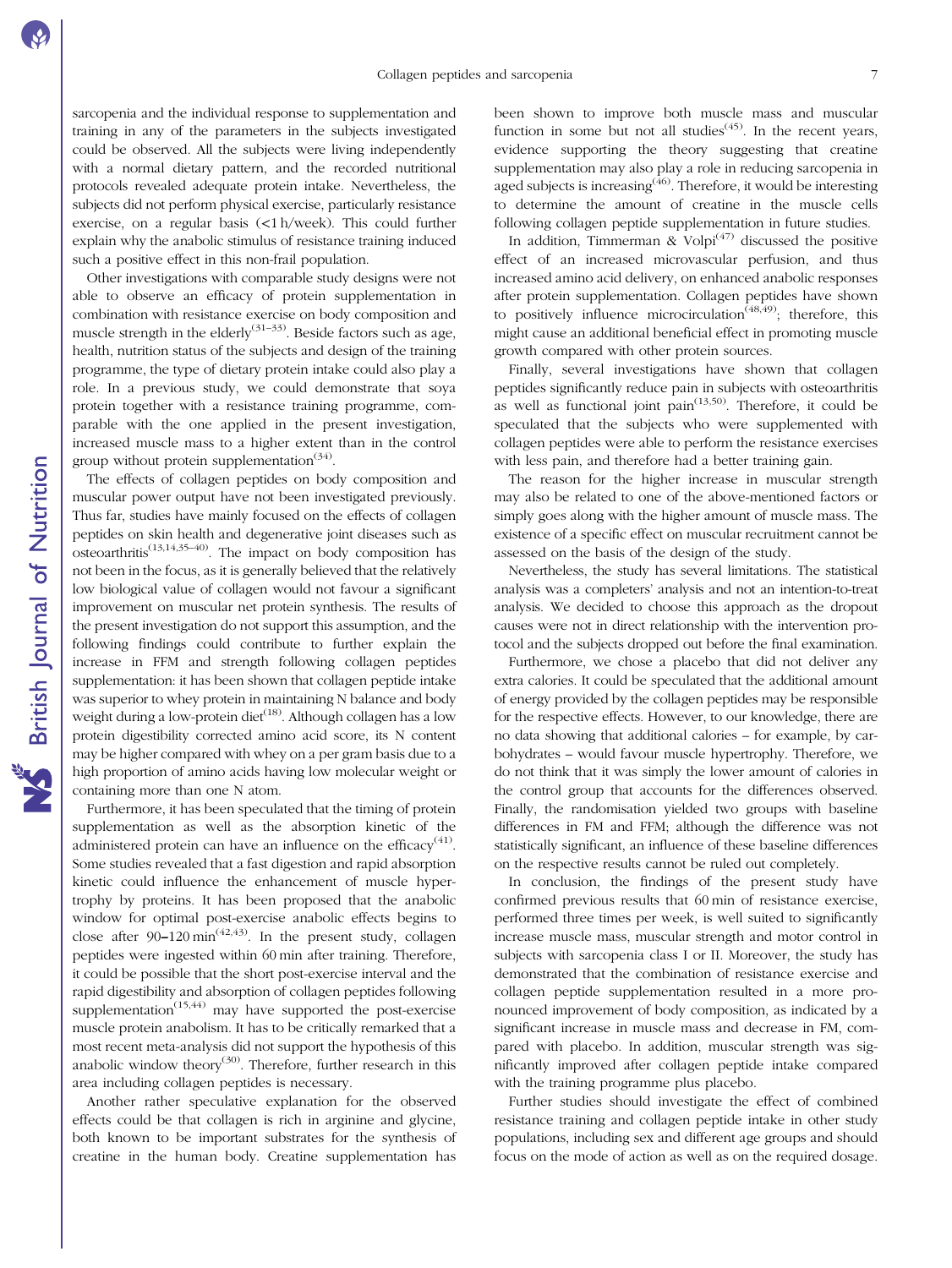## Acknowledgements

The authors thank the whole team of the Mooswaldklinik in Freiburg for the realisation of the training programme and the energy they have put into this project.

Part of the costs were paid by Gelita AG, Uferstraße 7, Eberbach, Germany.

D. K. was the principal investigator of the study. S. O. and M. W. B. were involved in the design and execution of the study and performed the statistical analysis. All the authors read and approved the final version of the manuscript. The planning, organisation, monitoring and analysis of the study were performed independently by the investigators.

There are no conflicts of interest.

#### References

- 1. Wang C & Bai L (2012) Sarcopenia in the elderly: basic and clinical issues. Geriatr Gerontol Int 12, 388–396.
- 2. Walston JD (2012) Sarcopenia in older adults. Curr Opin Rheumatol 24, 623–627.
- 3. Ruiz M, Cefalu C & Reske T (2012) Frailty syndrome in geriatric medicine. Am J Med Sci 344, 395-398.
- 4. Malafarina V, Uriz-Otano F, Iniesta R, et al. (2012) Sarcopenia in the elderly: diagnosis, physiopathology and treatment. Maturitas 71, 109–114.
- 5. Pillard F, Laoudj-Chenivesse D, Carnac G, et al. (2011) Physical activity and sarcopenia. Clin Geriatr Med 27, 449–470.
- 6. Peterson MD & Gordon PM (2011) Resistance exercise for the aging adult: clinical implications and prescription guidelines. Am J Med 124, 194-198.
- 7. Mayer F, Gollhofer A & Berg A (2003) Krafttraining mit Älteren und chronisch Kranken (Resistance training in elderly or chronically ill subjects). Deutsch Z Sportmed 54, 88–94.
- 8. Candow DG, Forbes SC, Little JP, et al. (2012) Effect of nutritional interventions and resistance exercise on aging muscle mass and strength. Biogerontology 13, 345–358.
- 9. Phillips SM, Tang JE & Moore DR (2009) The role of milk- and soy-based protein in support of muscle protein synthesis and muscle protein accretion in young and elderly persons. *J Am* Coll Nutr 28, 343–354.
- 10. Walker DK, Dickinson JM, Timmerman KL, et al. (2011) Exercise, amino acids, and aging in the control of human muscle protein synthesis. Med Sci Sports Exerc 43, 2249–2258.
- 11. Cermak NM, Res PT, de Groot LC, et al. (2012) Protein supplementation augments the adaptive response of skeletal muscle to resistance-type exercise training: a meta-analysis. Am J Clin Nutr 96, 1454–1464.
- 12. Ohara H, Matsumoto H, Ito K, et al. (2007) Comparison of quantity and structures of hydroxyproline-containing peptides in human blood after oral ingestion of gelatin hydrolysates from different sources. J Agric Food Chem 55, 1532-1535.
- 13. Bello AE & Oesser S (2006) Collagen hydrolysate for the treatment of osteoarthritis and other joint disorders: a review of the literature. Curr Med Res Opin 22, 2221–2232.
- 14. Benito-Ruiz P, Camacho-Zambrano MM, Carrillo-Arcentales JN, et al. (2009) A randomized controlled trial on the efficacy and safety of a food ingredient, collagen hydrolysate, for improving joint comfort. Int J Food Sci Nutr 60, Suppl. 2, 99-113.
- 15. Oesser S, Adam M, Babel W, et al. (1999) Oral administration of (14)C labeled gelatin hydrolysate leads to an accumulation of radioactivity in cartilage of mice (C57/BL). J Nutr 129, 1891–1895.
- 16. Leenders M & van Loon LJ (2011) Leucine as a pharmaconutrient to prevent and treat sarcopenia and type 2 diabetes. Nutr Rev 69, 675–689.
- 17. Morley JE, Argiles JM, Evans WJ, et al. (2010) Nutritional recommendations for the management of sarcopenia. *J Am* Med Dir Assoc 11, 391–396.
- 18. Hays NP, Kim H, Wells AM, et al. (2009) Effects of whey and fortified collagen hydrolysate protein supplements on nitrogen balance and body composition in older women. J Am Diet Assoc 109, 1082–1087.
- 19. Brosnan JT & Brosnan ME (2007) Creatine: endogenous metabolite, dietary, and therapeutic supplement. Annu Rev Nutr 27, 241–261.
- 20. Cruz-Jentoft AJ, Baeyens JP, Bauer JM, et al. (2010) Sarcopenia: European consensus on definition and diagnosis: Report of the European Working Group on Sarcopenia in Older People. Age Ageing 39, 412–423.
- 21. Urbaniak GC & Plous S (2011) Research randomizer (version 3.0). www.randomizer.org
- 22. Boeer J, Mueller O, Krauss I, et al. (2010) Effects of a sensorymotor exercise program for older adults with osteoarthritis or prosthesis of the hip using measurements made by the Posturomed oscillatory platform. *J Geriatr Phys Ther* 33, 10-15.
- 23. Miller PE, Alexander DD & Perez V (2014) Effects of whey protein and resistance exercise on body composition: a metaanalysis of randomized controlled trials. *J Am Coll Nutr* 33, 163–175.
- 24. Werle S, Goldhahn J, Drerup S, et al. (2009) Age- and genderspecific normative data of grip and pinch strength in a healthy adult Swiss population. *J Hand Surg Eur Vol* 34, 76–84.
- 25. Liu CJ & Latham NK (2009) Progressive resistance strength training for improving physical function in older adults. Cochrane Database Syst Rev Issue 3, CD002759.
- 26. Evans WJ (2004) Protein nutrition, exercise and aging.  $I Am$ Coll Nutr 23, 6018-609S.
- 27. Paddon-Jones D, Short KR, Campbell WW, et al. (2008) Role of dietary protein in the sarcopenia of aging. Am J Clin Nutr 87, 1562S–1566S.
- 28. Beelen M, Koopman R, Gijsen AP, et al. (2008) Protein coingestion stimulates muscle protein synthesis during resistance-type exercise. Am J Physiol Endocrinol Metab 295, E70–E77.
- 29. Koopman R, Saris WH, Wagenmakers AJ, et al. (2007) Nutritional interventions to promote post-exercise muscle protein synthesis. Sports Med 37, 895-906.
- 30. Malafarina V, Uriz-Otano F, Iniesta R, et al. (2013) Effectiveness of nutritional supplementation on muscle mass in treatment of sarcopenia in old age: a systematic review. J Am Med Dir Assoc 14, 10–17.
- 31. Leenders M, Verdijk LB, van der HL, et al. (2013) Protein supplementation during resistance-type exercise training in the elderly. Med Sci Sports Exerc 45, 542–552.
- 32. Chale A, Cloutier GJ, Hau C, et al. (2013) Efficacy of whey protein supplementation on resistance exercise-induced changes in lean mass, muscle strength, and physical function in mobilitylimited older adults. J Gerontol A Biol Sci Med Sci 68, 682–690.
- 33. Verdijk LB, Jonkers RA, Gleeson BG, et al. (2009) Protein supplementation before and after exercise does not further augment skeletal muscle hypertrophy after resistance training in elderly men. Am J Clin Nutr 89, 608-616.
- 34. Deibert P, Solleder F, Konig D, et al. (2011) Soy protein based supplementation supports metabolic effects of resistance training in previously untrained middle aged males. Aging Male 14, 273-279.
- 35. McAlindon TE, Nuite M, Krishnan N, et al. (2011) Change in knee osteoarthritis cartilage detected by delayed gadolinium

<span id="page-8-0"></span>